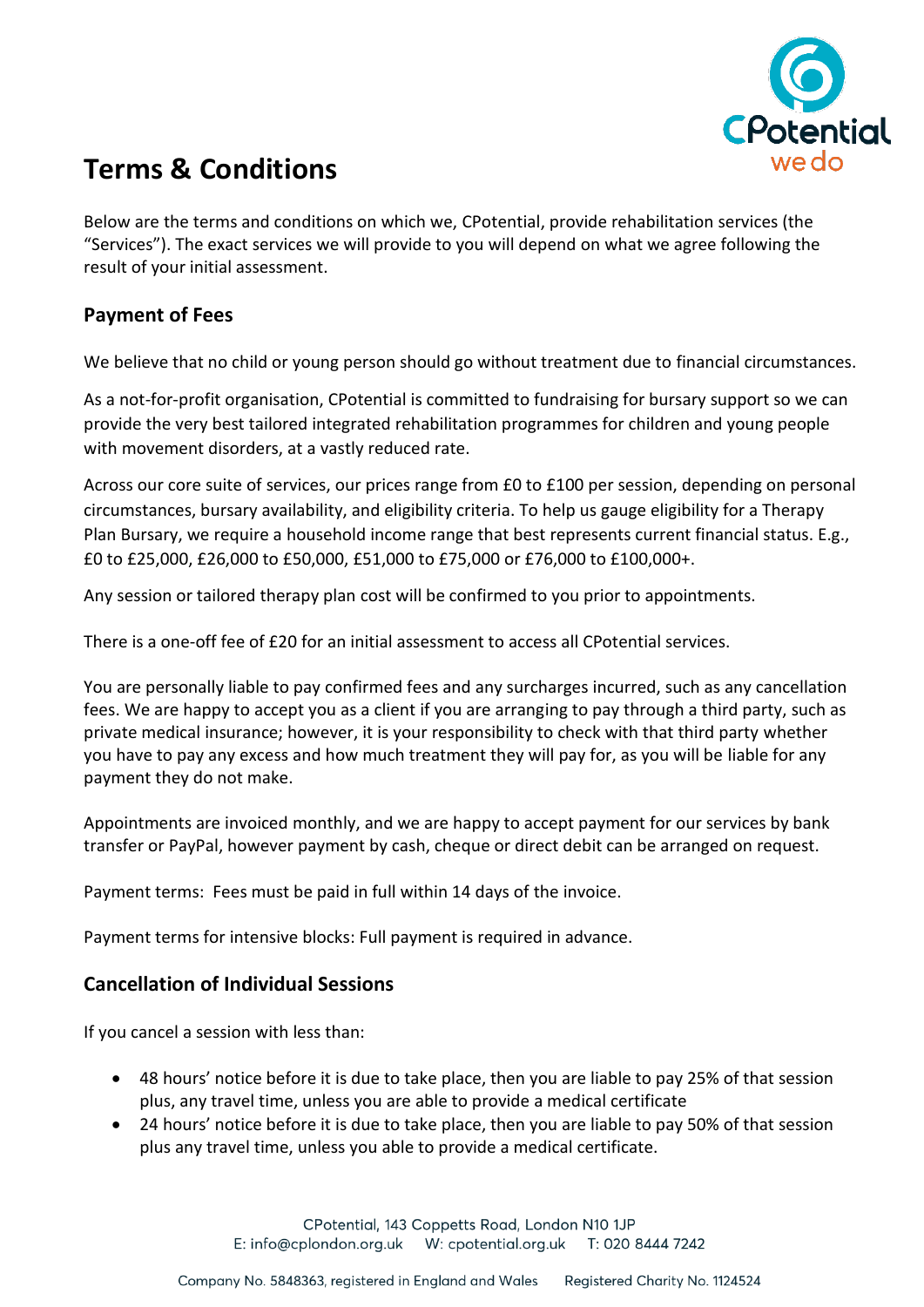On occasion, we may have to cancel a scheduled session. This may occur, for example, if a staff member is unwell or if a preceding session has overrun. If we have to cancel a scheduled session, we will book you another appointment at a mutually convenient time as soon as reasonably possible. No charge will be made to you for any sessions which may be cancelled by us.

Please be aware that in many cases, insurance companies will not pay our fees if you have not turned up or cancelled with less than 48 hours' notice and if your insurance company will not pay, you will be liable for such payment.

## **Cancellation of Intensive Blocks of Therapy**

*Intensive blocks of therapy are defined as intervention occurring daily for 3 days or more for one or more weeks. These intensive blocks are payable 4 weeks prior to treatment and require 4 weeks' notice for cancellation for whole or part of the sessions.*

We require at least 4 weeks' notice for intended cancellation. Individual sessions of the blocks cancelled will not be liable for refund of any monies paid nor can the therapy be used at a later date. All blocks of therapy are individualised and as such are non-transferable.

## **Cancellation of Therapy Plans**

Individual sessions during Therapy Plans will not be liable for refund of any monies paid nor can the therapy be used at a later date. Where payment has not yet been made, all sessions within a Therapy Plan remain chargeable. Therapy Plans are individualised and as such are non-transferable.

## **Therapy Plans**

To apply for a Therapy Plan, you must be able to travel to the Centre for your weekly session. Online services may be an option on request.

So that we can help as many children and young people as possible, Therapy Plan Bursaries are not available if you have been able to secure funding elsewhere, or if you fall into a higher household income of £76,000 to £100,000+

Therapy Plans run during term time only and will exclude any school holiday periods.

Therapy Plan sessions generally take place between 11am and 3pm Monday to Friday and are tailored to meet the needs of individual children, therefore appointment times will depend on the availability of sessions and may be limited.

To enable us to promote our services and apply for further grant funding to help as many children as possible, we will be taking photos and videos of the sessions throughout the plan, with your consent. We would be very happy to provide information about how the photos and videos will be used.

If you have already completed a Therapy Plan Bursary at CPotential, you are welcome to reapply, but we cannot guarantee further bursary support.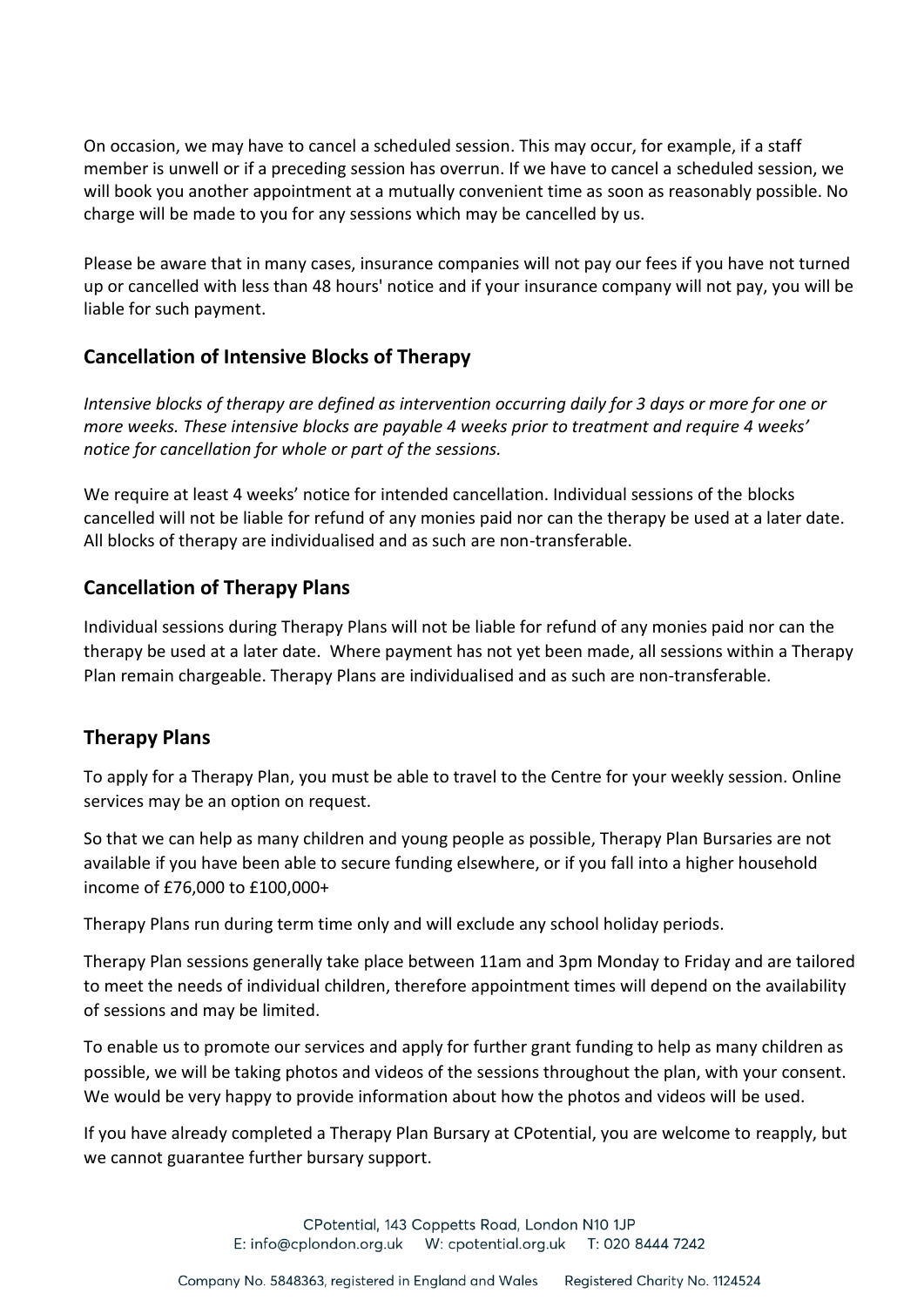# **Confidentiality**

We shall treat all personal information supplied by you as confidential. We shall not disclose such information to any third party without your prior permission, except where required by law or where action might be necessary to protect you or someone else.

A summary of your rights under the General Data Protection Regulation is appended to this document.

## **Liability and limitation of our liability to you**

Our liability to compensate you for any loss or damage is limited to a reasonable amount (and not exceeding the amount you pay in total for the Services), having regard to such factors as whether the damage was due to a negligent act or omission by CPotential. However, nothing in these conditions will limit our liability for death or personal injury caused by our negligence or the negligence or our employees, agents or subcontractors or fraud and fraudulent misrepresentation.

## **Complaints**

If you are unhappy with the Services CPotential provides, we hope you will discuss any problems or issues with the practitioner who treated you. If that does not resolve matters to your satisfaction, the matter will be referred to one of the Directors or CEO who will handle the complaint. Our Directors and CEO can be contacted via [info@cplondon.org.uk](mailto:info@cplondon.org.uk)

## **The General Data Protection Regulation (GDPR) Compliancy**

CPotential is committed to ensuring that your privacy is protected. We ask you to consent to us processing information about you, by which you can be identified, in order to provide our services to you. You can be assured that this data will only be used in accordance with this privacy statement. This policy is effective as from today.

In line with the GDPR we are requested to comply by informing you of:

## **How your information is collected**

Via email, by letter, telephone calls, Cliniko (clinical database), meetings, by referral, from questionnaires, and in person.

## **How your information is stored**

We use secure cloud-based storage, recognised by ICO for the storing of documents, and password protected laptops and computers.

#### **Who your information is shared with**

We will not distribute, sell or lease personal information to third parties unless we have your explicit permission or are required by law to do so.

> CPotential, 143 Coppetts Road, London N10 1JP